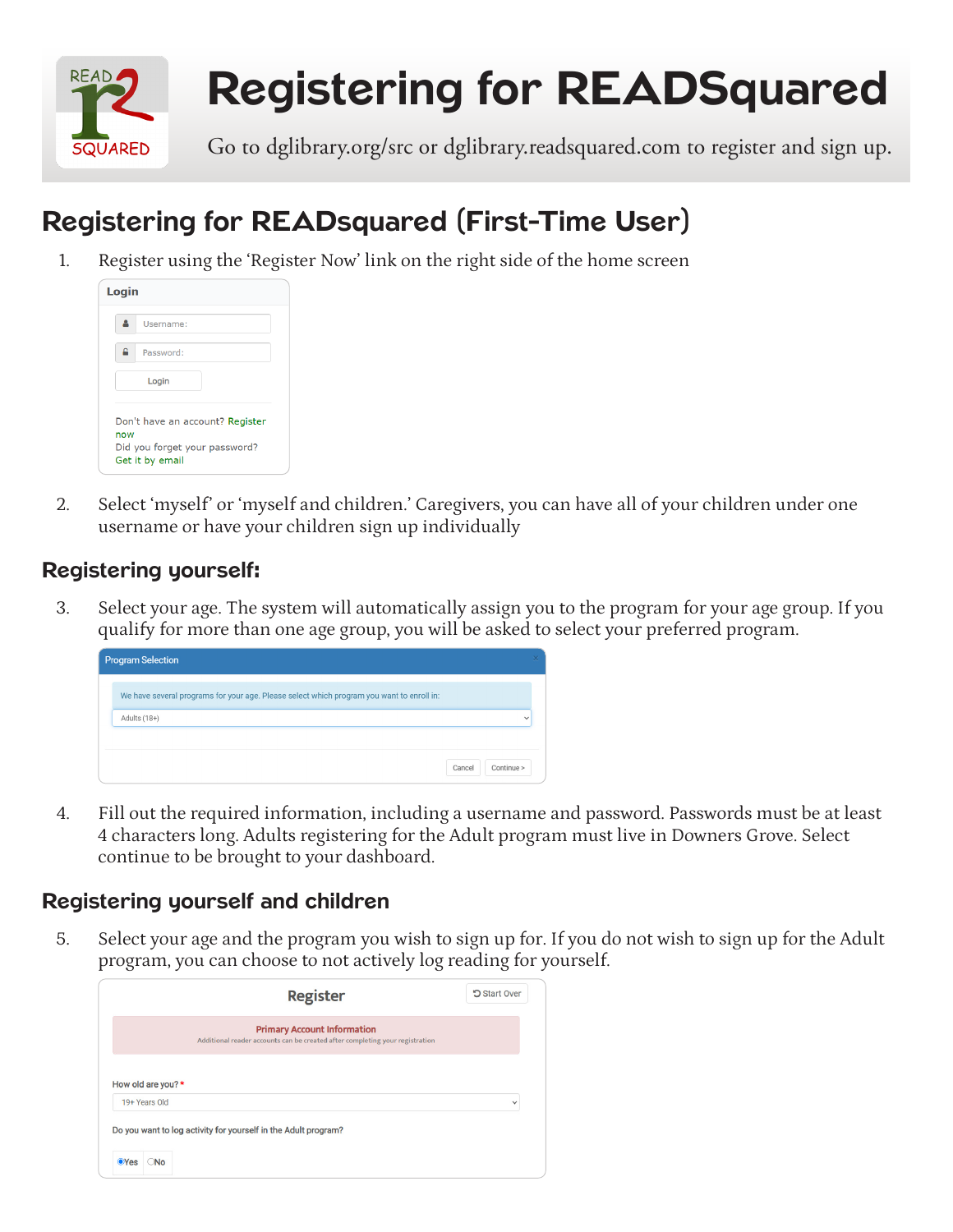- 6. Fill out the required information, including a username and password. Passwords must be at least 4 characters long. Select continue.
- 7. Select the age of the child you wish to sign up. If your child qualifies for more than one program, please select your preferred program.

|                           | <b>Register</b>                                                                                                          |              |
|---------------------------|--------------------------------------------------------------------------------------------------------------------------|--------------|
|                           | <b>Additional Reader #2</b><br>After registering this reader you will have the option to register another reader or not. |              |
| How old is this reader? * |                                                                                                                          |              |
| [Select a Value]          |                                                                                                                          | $\checkmark$ |
|                           | Continue >                                                                                                               |              |

- 8. Fill out the required information; a username and password is not required, unless you wish for that child to have their own
- 9. Select 'Continue' to add another child.
- 10. Select 'Done adding children' and you will be brought to your dashboard

| Done Adding Readers | < Go Back |  | Continue > |
|---------------------|-----------|--|------------|
|                     |           |  |            |

## Returning Users

If you signed up with READsquared for a previous program you can use your same username and password.

1. Log in to the program using your username and password. If you have forgotten your password, select "Get it by email.' If you are still having trouble, please contact the library for more help.

| Login |                                                                                     |
|-------|-------------------------------------------------------------------------------------|
|       | Username:                                                                           |
| ≏     | Password:                                                                           |
|       | Login                                                                               |
| now   | Don't have an account? Register<br>Did you forget your password?<br>Get it by email |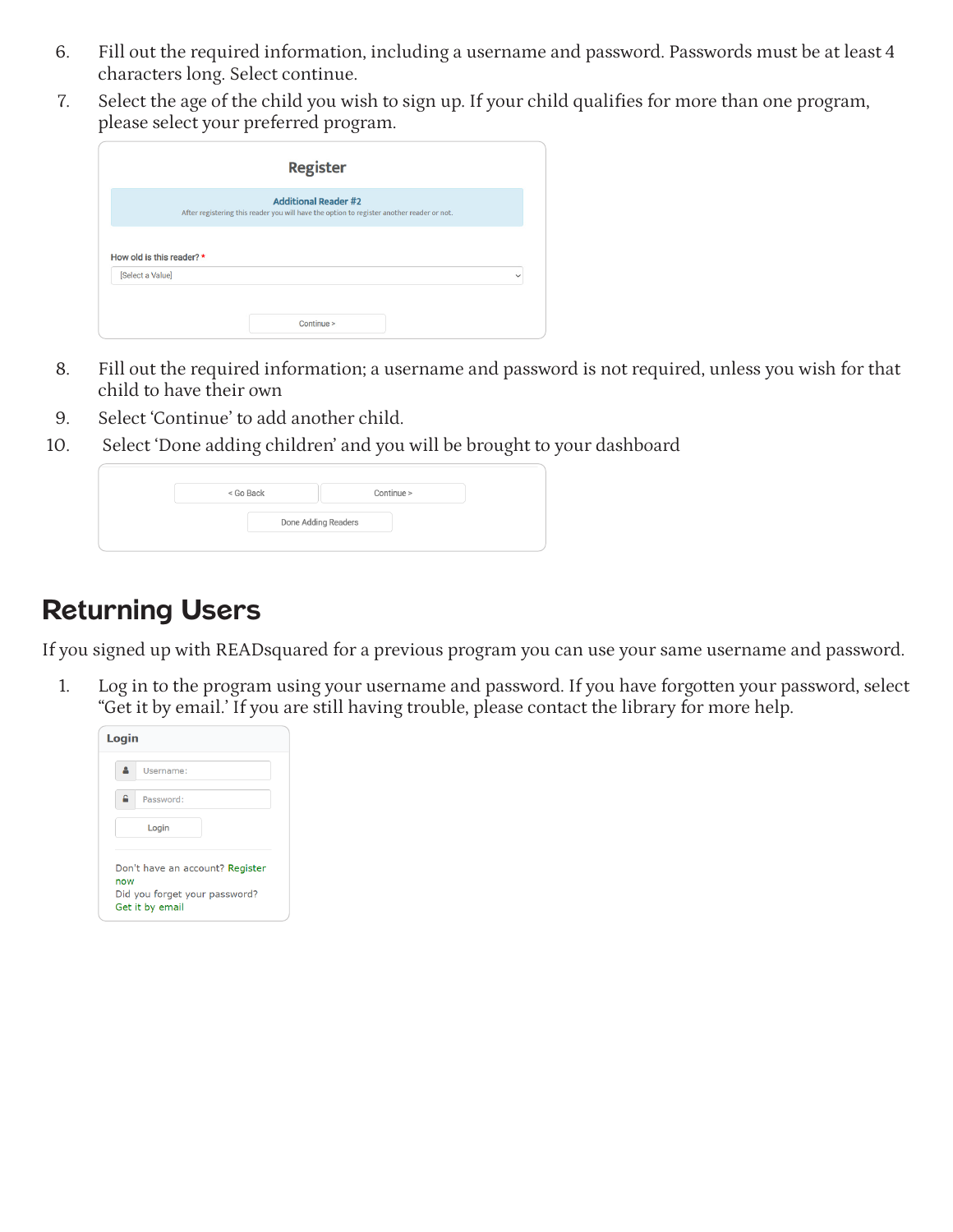2. After logging in you will see all accounts associated with your username. Select 'Enroll' for the first family member you wish to sign up.

| <b>Reader Accounts</b>                                     | + LAdd Reader Or Program                                   |
|------------------------------------------------------------|------------------------------------------------------------|
| <b>Test Smith</b><br>Not Enrolled In A Program             |                                                            |
| 0 Points                                                   |                                                            |
|                                                            | D Enroll<br><b>C</b> Switch<br>A Password<br><b>O</b> Info |
| <b>Teen Smith</b><br>Not Enrolled In A Program<br>0 Points | <b>&amp; Switch</b><br>D Enroll<br><b>O</b> Info           |
| <b>Read-to-Me Smith</b>                                    |                                                            |
| Not Enrolled In A Program<br>0 Points                      |                                                            |

3. READsquared will ask you to update the age of the participant and confirm the program you wish to sign them up for.

| <b>Program Selection</b>      |  |
|-------------------------------|--|
| <b>Enrolling Test Smith</b>   |  |
| Please update age:            |  |
| 19+ Years Old<br>$\checkmark$ |  |
| Continue<br>Cancel            |  |

- 4. After enrolling all participants, update any registration information that has changed.
- 5. To start logging your reading, select the "Home" button in the top left corner.

## Logging your reading on READsquared

#### Single Account

1. Select 'Log Reading' from your dashboard in the center of your screen

| Read-to-Me (0-5)                 |                |                        |           |                             |  |
|----------------------------------|----------------|------------------------|-----------|-----------------------------|--|
| <b>Total</b><br>$0$ Pts $\theta$ | Month<br>0 Pts |                        |           | Progress<br>0%              |  |
|                                  | Log            | <b>Logging History</b> | Info/Help |                             |  |
|                                  |                |                        |           | Le Activity <b>D</b> Badges |  |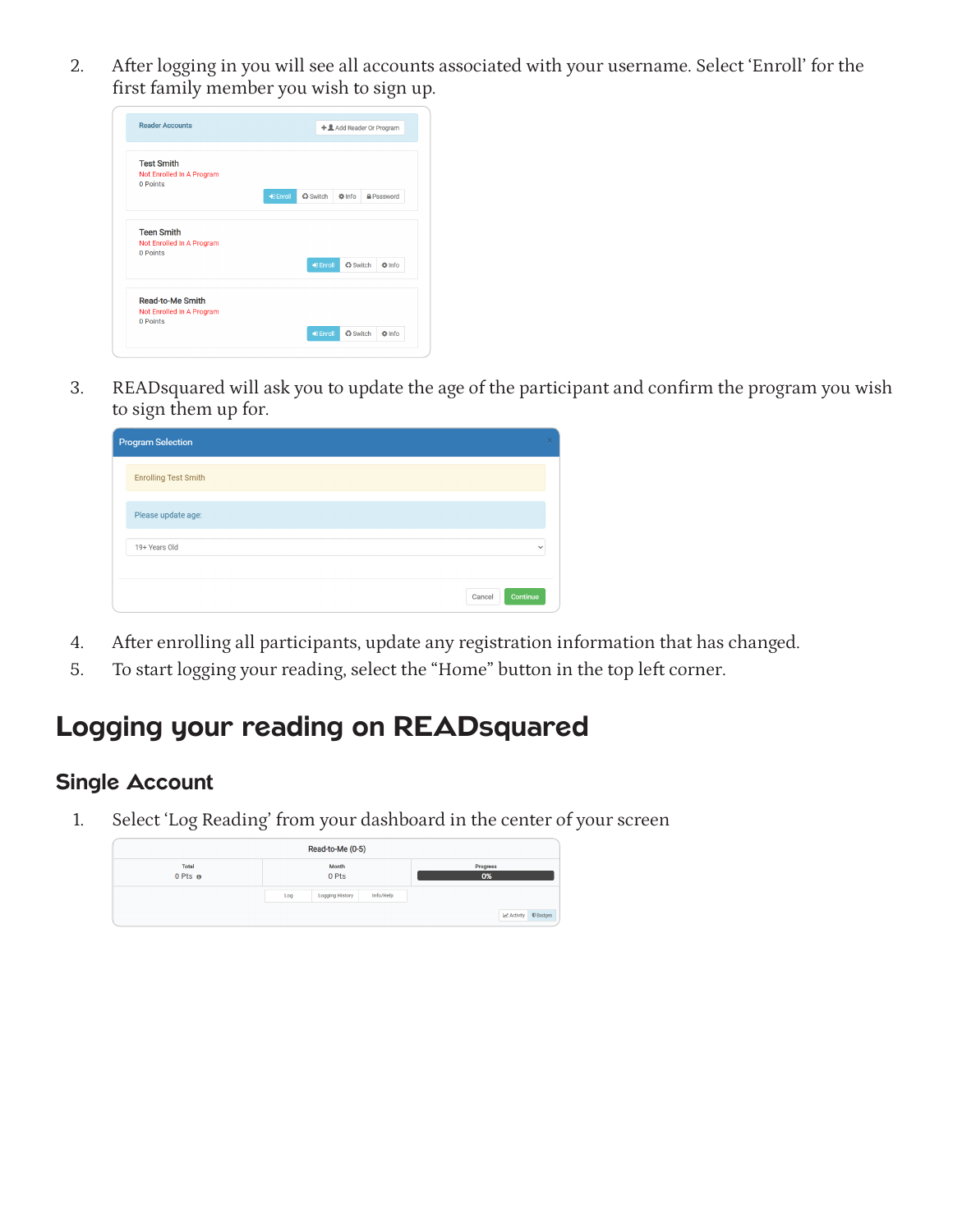2. Choose whether you are logging books, hours or minutes (for the Read-to-me program you may only log books)

| <b>Log Activity</b> |                |        |
|---------------------|----------------|--------|
|                     | I want to log: |        |
|                     | <b>Books</b>   |        |
|                     | <b>Hours</b>   |        |
|                     | <b>Minutes</b> |        |
|                     |                | Cancel |

3. Enter the number of hours, books or minutes. Book title and author are optional. Select submit.

| How many Hours did you Read? |        |  |
|------------------------------|--------|--|
| 1<br><b>Book Title</b>       | Author |  |
|                              |        |  |
|                              |        |  |

4. To add more hours, books, or minutes select 'Log Reading' from your dashboard again

#### Family Accounts

1. You can switch between family member's dashboards by using the drop down menu on the lefthand menu.



2. However, you can log reading for any family member by selecting 'Log Reading' from any dashboard

| Read-to-Me (0-5)                 |                |                        |           |                          |
|----------------------------------|----------------|------------------------|-----------|--------------------------|
| <b>Total</b><br>$0$ Pts $\theta$ | Month<br>0 Pts |                        |           | Progress<br>0%           |
|                                  | Log            | <b>Logging History</b> | Info/Help |                          |
|                                  |                |                        |           | Activity <b>D</b> Badges |